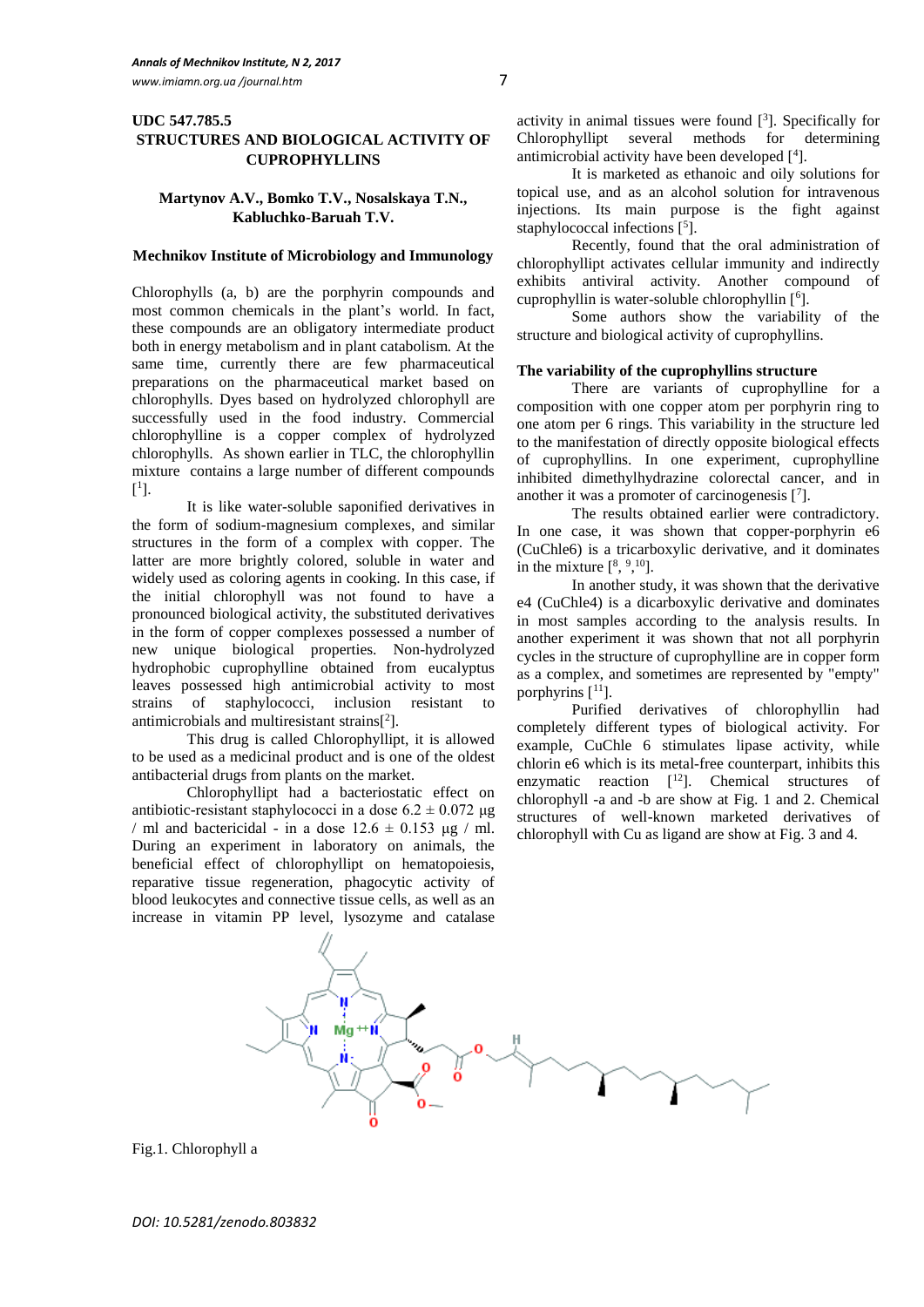

Fig.2. Chlorophyll b



Fig.3. Chlorophyllin, cuprophyllin 3 sodium



Fig.4. Chlorophyllipt

In addition, it shown that the antioxidant activity of e4 was 20% higher than that of the e6 derivative  $[13]$ . The photodynamic properties of the chlorophyll's derivatives, containing and not containing copper atom as a ligand also differed significantly  $[14]$ .

### **Toxic properties of cuprophyllins**

Chlorophyllin (CHL) has proven that there is antimutagenic and anticarcinogenic activity in several organisms without causing lethal effects. However, there is no information about its effects when it is administered in gestation. In addition, it was shown the assessed possible effects of CHL when it administered to CD-1 mice on the 8th day of gestation using the same doses and

*DOI: 10.5281/zenodo.803832*

administration route used in previous antimutagenic and antigenotoxic studies. Females were exposed to a single dose of CHL by i.p. injection (20, 40, 50, or 100mg/kg b.w.). On day 18 all wombs were subjected to cesarean section and the fetuses were examined with common teratological methods. Results show that CHL-treatment induced dose-dependent total litter loss and is dosedependent, probably due to either the interaction between CHL and some general control mechanisms of embryo development or by an impairment of maternal-fetal interactions. The analysis of uterine horns of the CHLtreated females with total litter loss revealed the presence of green rings in the uterus. Results show the inverse relationship between the number of live implants and the frequency of green rings, indicating implantation sites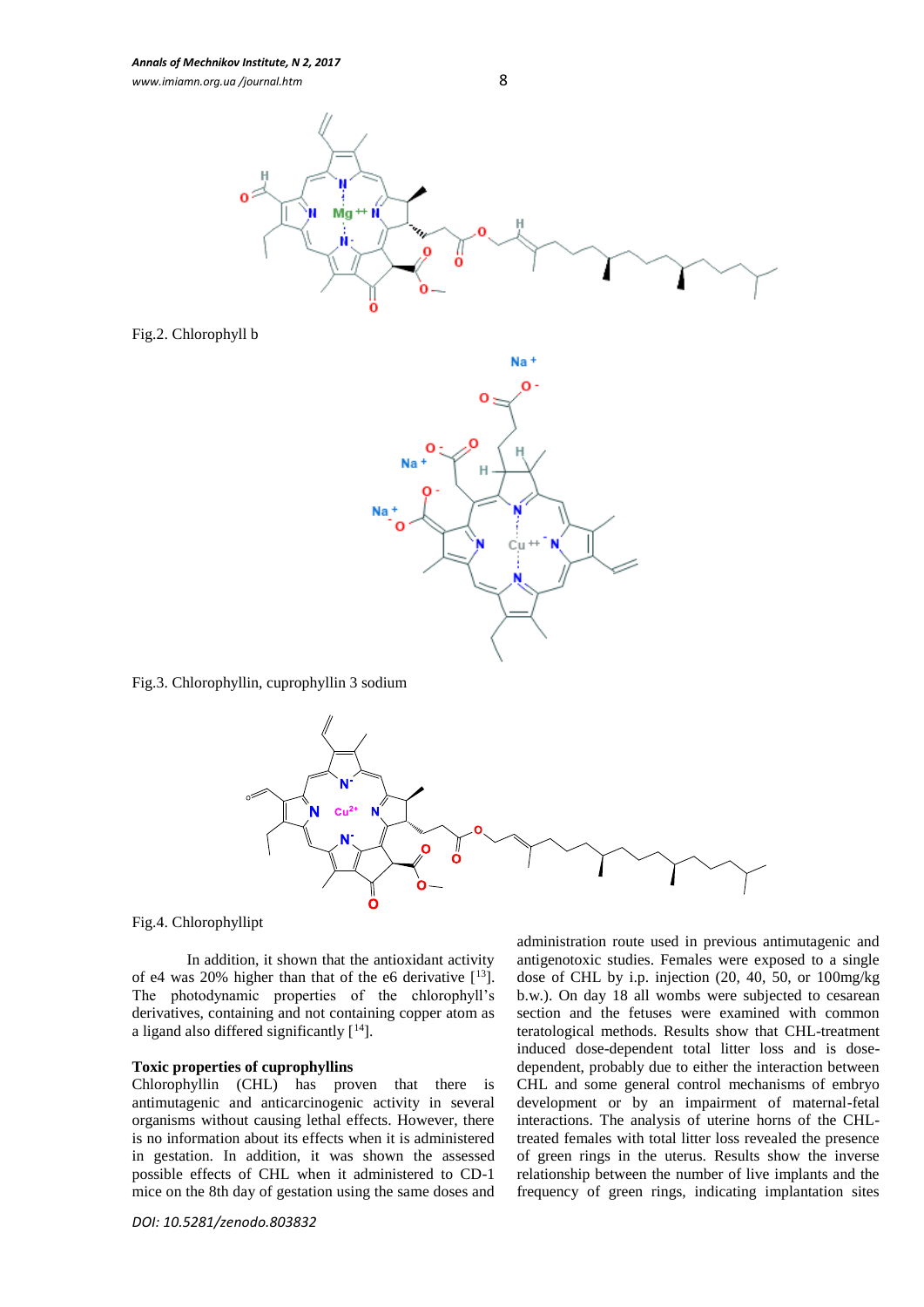where embryo death and early resorptions occurred. Although CHL was given in a single dose on day 8 in this study, the results indicate that CHL is associated with significant embryo lethality [<sup>15</sup>].Chlorophyll-Coppercomplex, prepared by extraction from green plants has very high lethal doses. Its oral LD50 for rats > 10000 mg/kg  $[16]$ .

## **Influence of cuprophyllins on immunity**

Previous findings demonstrated that chlorophyllin inhibits inducible nitric oxide gene expression in macrophages. It was shown that CHL inhibited IL-1beta production and its mRNA expression in a lipopolysaccharide (LPS) stimulated murine macrophage cell-line, RAW 264.7. The inhibitory effect of CHL on IL-1 beta gene expression was further supported by an in vitro transfection assay using a pIL-1(870 bp)-CAT construct, where CHL inhibited the activation of the IL-1beta promoter. Furthermore, CHL attenuated the activation of NF-kappa B, NF-IL6 and AP-1, which are known to be responsible for IL-1 beta gene expression, as determined by an electrophoretic mobility shift assay and an in vitro transfection assay using p(NF-kappaB)3-CAT, p(NF-IL6)3-CAT, and p(AP-1)3-CAT, respectively. However, it was evident that the inhibitory activity of CHL on IL-1 beta expression in the LPS-stimulated macrophages was independent of CRE/ATF. The immunoblot experiment demonstrated that CHL also caused a substantial decrease in the phosphorylation of p38 MAP kinase in LPSstimulated RAW 264.7. These results suggest that CHL inhibits IL-1 beta production in macrophages stimulated with LPS at transcriptional level by blocking the phosphorylation of p38 and by suppressing the activation of transcription factors, NF-kappaB, NF-IL6, and AP-1  $[$ <sup>17</sup>].

Effect of CHL on experimental allergic reaction was also investigated. IgE antibody mediated reactions, homologous passive cutaneous anaphylaxis (PCA) in rats and the release of anaphylactic mediators (histamine and/or slow reacting substance of anaphylaxis (SRS-A) from sensitized guinea pig lung tissues or rat peritoneal mast cells classified as a Type I reaction were clearly inhibited by CHL at a similar potency as N-(3',4' dimethoxy cinnamoyl) anthranilic acid (N-5'). The increase of vascular permeability in rat skin caused by autacoids or enzymes that participate in the Type I reaction was also inhibited by CHL. Type II or III, complement dependent, reactions including reversed cutaneous anaphylaxis in rats and Forssman cutaneous vasculitis in guinea pigs were inhibited by CHL. Prednisolone inhibited RCA in rats, but did not inhibit FCV in guinea pigs. Two experimental types of glomerulonephritis, nephrotoxic serum nephritis in rats and immune complex nephritis in F1 mice, in which Type II and III reactions might participate in the onset and the development of the disease, were slightly inhibited by CHL in terms of the biochemical changes of blood and urine parameters and histopathological scores. A moderate remission of the onset and development of these two experimental types of nephritis was recognized by the administration of prednisolone. Delayed hypersensitivity

reaction as a Type IV reaction caused by sheep red blood cells in sensitized mouse footpad was not affected by CHL. Prednisolone clearly inhibited the SRBC induced footpad reaction in mice. IgM antibody production in mice and IgE antibody production in rats were not influenced by daily injection of CHL [<sup>18</sup>].

In another study, it was shown that CHL was earlier shown to reduce the level of intracellular ROS and apoptosis induced by ionizing radiation and 2,2'-azobis(2 propionimidinedihydrochloride). In the present studies, the effect of CHL on radiation-induced immunosuppression and modulation of immune responses in mice was examined. Chlorophyllin inhibited the in vitro lymphocyte proliferation induced by concanavalin A (Con A) in a dose dependent manner at doses  $\geq$ 50 $\mu$ M. At lower doses (10µM) CHL significantly inhibited activation inducing cell death in Con A stimulated spleen cells. Spleen cells obtained from CHL treated mice showed an inhibition of response to Con A depending on dose of CHL and the time after its administration. Spleen cells obtained from CHL treated mice (24 h) showed lower inhibition of response to Con A following in vitro (5 Gy) as well as whole body irradiation (2 Gy). The expression of antiapoptotic genes bcl-2 and bcl-xL was up-regulated in these cells. Chlorophyllin treatment of mice led to splenomegaly and increase in the number of peritoneal exudate cells (PEC). The numbers of T cells, B cells and macrophages in the spleen were also increased. Increased phagocytic activity was seen in PEC obtained from CHL treated mice. Most importantly, CHL administration to mice immunized with sheep red blood cells augmented both humoral and cell-mediated immune responses  $[19]$ .

Also was investigate the effects of CHL on the proliferation, differentiation and immunomodulatory function of mesenchymal stem cells (MSCs) from mice with aplastic anemia. Peripheral blood cells were counted and colony-forming fi broblasts (CFU-F) in the bone marrow were assayed. The ability of MSCs to form calcium nodes after culture in osteoinductive medium was also observed. The immunosuppressive effect of MSCs on T lymphocytes was analyzed by enzyme-linked immunosorbent assay and flow cytometry, to evaluate the efficacy of CHL in mice with aplastic anemia. In this study were shown, that peripheral blood white cell and platelet counts were increased by medium and high CHL doses, compared with the untreated control. CFU-Fs were also increased compared with the untreated control, and the numbers of calcium nodes in MSCs in osteoinductive medium were elevated in response to CHL treatment. The percentage of Forkhead box protein 3 T cells was increased in T cell-MSC cocultures, and the cytokine transforming growth factor β1 was up-regulated in SCCtreated groups. The results of this study suggest that CHL not only promotes the proliferation and differentiation of MSCs, but also improves their immunoregulatory capacity in mice with aplastic anemia  $[20]$ .

In 2005 year, some researchers investigated the effect of CHL on the activation of murine splenocytes stimulated with lipopolysaccharide (LPS). RT-PCR analysis showed that LPS-activated IFN-gamma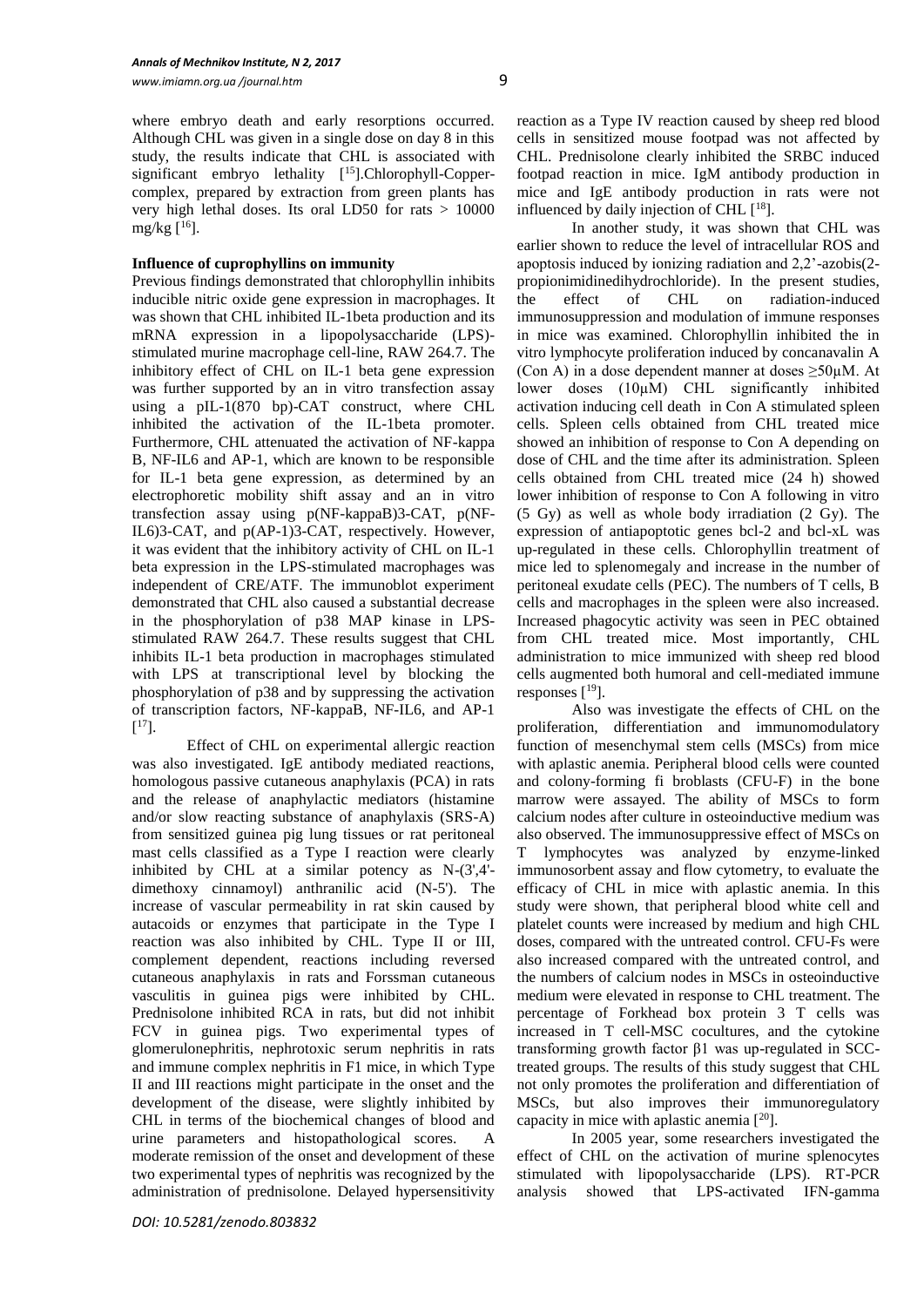expression gradually declined by CHL treatment in a dose dependent manner while mRNA production of TNFalpha, IL-2, and FasL was not changed. CHL also suppressed IL-12 production (p70, a heterodimer of p40 and p35) and the mRNA expression of IL-12 p40 and IL-12 receptors (both IL-12Rbeta1 and IL-12Rbeta2), which are involved in the induction of IFN-gamma expression. Furthermore, an electrophoretic mobility shift assay showed that CHL inhibited DNA binding activity of NFkappaB, STAT-3, and STAT-4 to their cognate DNA recognition motifs, all of which contribute to the IL-12 induced IFN-gamma transcription. Exogenous addition of recombinant IL-12 abrogated the inhibitory effect of CHL on IFN-gamma and its mRNA expression in LPSactivated splenocytes. Collectively, these results show that CHL inhibits IFN-gamma production by LPSstimulated splenic mononuclear cells due to downregulation of IL-12 production  $[2^1]$ .

### **Radioprotective antimutagenic properties of cuprophyllins**

By delaying the time of gamma irradiation of 72 h larvae, pretreated at 48 h with 5% CHL, it was established that the overall inhibiting effect of CHL in somatic cells of Drosophila, as measured in the wing spot test, persists for about 4 days or until the time of cessation of the proliferation of wing anlagen. In the same population of cells, some spot classes gave evidence of an inhibitory effect whereas others did not arguing against the suggestion that the radioprotective effect of CHL is a consequence of an induced delay in development, shrinking of the potential radiation target and lowering the probability of induced events  $[2^2]$ .

Another study presented evidence that treating the Drosophila female with chlorophyllin (CHL ) has a marked effect on the yield of dominant lethals induced by the irradiation of sperm. The yield is significantly greater in the embryonic period (between the egg and the first instar) and is significantly reduced in postembryonic stages compared with a sucrose control  $\lceil^{23}\rceil$ .

In other study it was shown the significantly antimutagenic properties of CHL: in the study to examine the interaction of calf-thymus DNA with CHL and CHL in aqueous solution at physiological pH, with pigment/DNA (phosphate) molar ratios (r) of 1/80 to 1/2. Fourier transform infrared difference spectroscopic method was used to determine the pigment binding mode, binding constant, sequence selectivity, DNA secondary structure and structural variations of the pigment-DNA complexes in aqueous solution  $[<sup>24</sup>]$ .

The antimutagenic effect of CHL in somatic cells monitored by the wing spot test persisted for 3 days after completion of the pretreatment and appeared to terminate at a time corresponding to the cessation of mitotic divisions of wing anlagen cells. Within the same population of cells, CHL demonstrated both an inhibitory effect as measured in mwh single spot classes, and contrarily, a promoting effect in the class of mwh/flr twin spots and to an extent in the class of large flr spots. The reason for the contrasting effects of CHL remains to be determined  $[{}^{25}$ ].

# **Antiviral properties of cuprophyllins**

In earlier studies shown that the compound CHL obtained from conifers has a marked veridical action on certain viruses and gives marked therapeutic effect in herpetic keratitis, herpes zoster, and herpes simplex  $[26]$ .

Dengue, a mosquito-borne viral infection, is one of the major public health concerns in the tropical and subtropical regions of the world. Approximately, 2.5 billion people across the world are at risk from dengue and 50 to 100 million new infections of dengue occur annually. There is yet no vaccine or medicine available against dengue, and treatment remains only supportive. Targeting its vector by a combination of biological and chemical approaches and management of breeding sites are currently the only existing approaches to control or eliminate dengue. Chlorophyll derivatives like chlorophyllin and pheophorbide have been reported as effective natural photosensitizers against larvae of several insects including flies. Chlorophyll derivatives were also reported effective against larval stages of freshwater snails as well as against certain parasites of fish. CHL can prove to be a good contributor in an integrated approach against dengue  $[27]$ .

Also was shown the antiviral effect of CHL on the poliovirus replication in cell culture. The drug was tested for the virucide, prophylactic and therapeutic activities on the replication of the poliovirus in HEp-2 cells cultures, at concentrations of 0.5 and 2.5 µg/mL. Virus titration and an indirect immunofluorescence test were used for the evaluation. The CHL inhibited poliovirus replication in all treatment protocols; however, it was more effective on virucide treatment, with a 95.7% reduction in viral multiplication at concentration of 2.5 µg/mL. CHL reduced the number of specifically fluorescent infected cells in both virucide and therapeutic treatments, 8h and 10h post-infection, at both concentrations (0.5 and 2.5 µg/ mL). It is suggested that CHL either has a direct action on the virus particles or acts on the initial stage of the poliovirus replication  $[28]$ .

CHL exerted antiviral activities against influenza virus and HIV as the major ingredient of bamboo leaf extract solution by blocking adsorption. This mechanism of action is different completely from the one of povidone-iodine [ <sup>29</sup>].

Chlorin e6, a metal-free chlorophylline-like molecule, showed the strongest antiviral activity against HBV as well as profound antiviral effects on other enveloped viruses, such as hepatitis C virus (HCV), human immunodeficiency virus (HIV), dengue virus (DENV), Marburg virus (MARV), Tacaribe virus (TCRV), and Junin viruses (JUNV). Remarkably, chlorin e6 inactivated DENV at subnanomolar-level concentrations. However, the compound had no antiviral effect against encephalomyocarditis virus and adenovirus, suggesting that chlorin e6 may be less active or inactive against nonenveloped viruses. Although other porphyrin derivatives have been previously reported to possess antiviral activity, this is the first analysis of the biochemical impact of CHL and chlorin e6 against HBV and of the dramatic anti-infectivity impact upon DENV.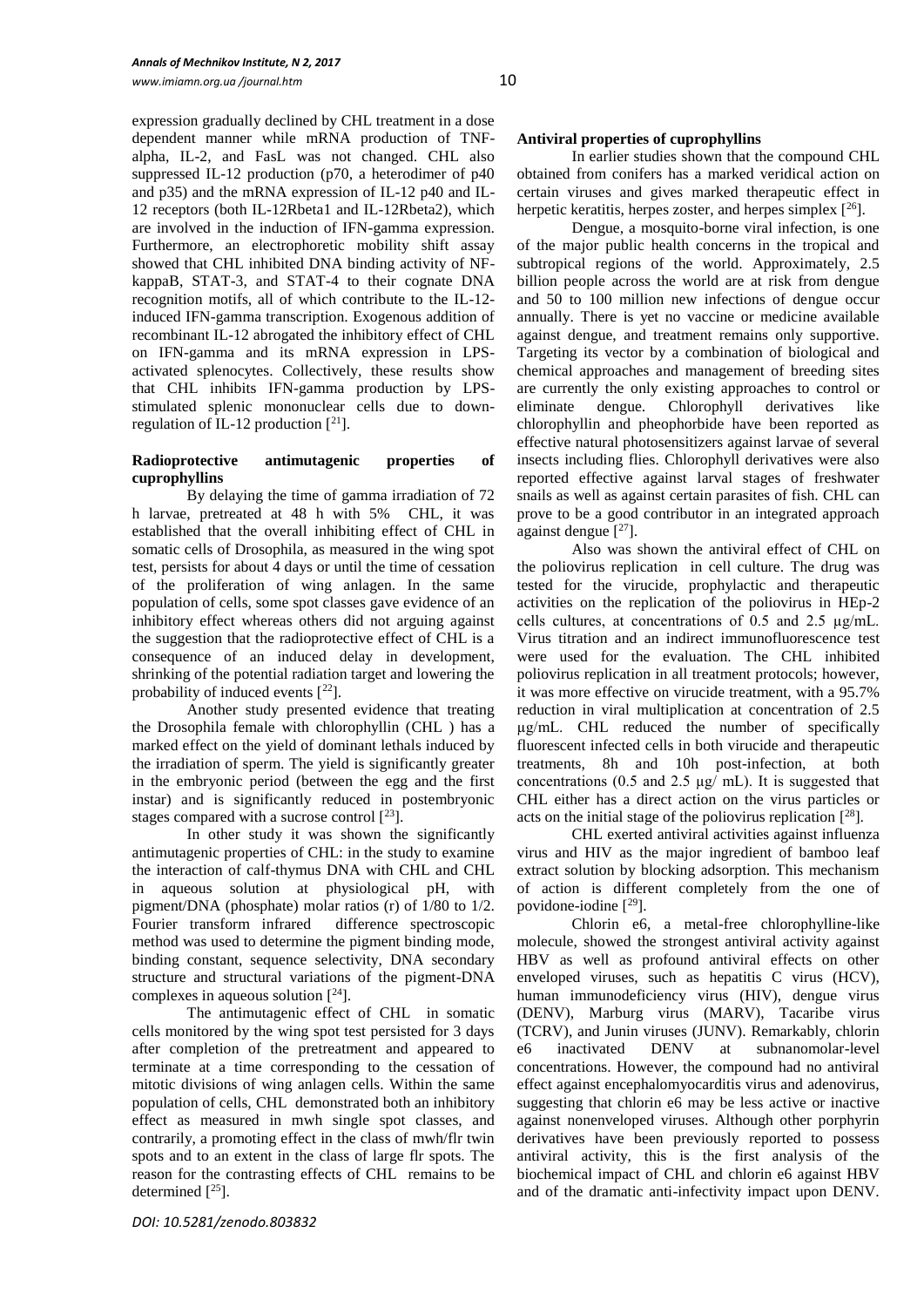The possible application of this family of compounds microbicides and systemic virus neutralizing agents, is discussed  $[$ <sup>30</sup> $].$ 

CHL was assayed for its capacity to prevent nuclear fragmentation in HEp-2 cells infected with poliovirus. CHL was assayed at concentrations of 0·5 and 2·5 μg ml−1, and NF was monitored using the comet assay and acridine orange staining. In this study demonstrated that CHL reduced the percentage of NF in poliovirus-infected HEp-2 cells, when cells were treated with drug before infection or exposed continuously to drug. However, the highest degree of protection was achieved when the virus was exposed to CHL before infection followed by protocol where infected cultures were continuously exposed to the drug after infection. It is suggested that CHL primarily binds to the virus which inhibits cell penetration, thereby maintaining nuclear integrity. Considering that CHL has several beneficial properties and no significant toxic effects in humans and animals, it would be an ideal candidate drug to test for antiviral activity  $\lceil 31 \rceil$ .

# **Antimicrobial properties of cuprophyllins**

Chlorophyllin antibacterial properties observed in vitro оn staphylococci, streptococci, lactobacilli, anaerobic spore-bearers, pneumococci, Bacillus pumilus, patogenic clostridia - Cl. welchii, Cl. sporogenes. It was found to inhibit the growth of Gram-positive bacteria and no effect on Gram-negative organisms [<sup>32</sup>].

Chlorophyllin from the leaf extract of Mimosa pudica recorded potential antimicrobial activity with the range of 9 mm-18 mm at 25-100 μg ml-1 against human pathogenic bacteria and fungi, viz., two Gram-negative bacteria: Pseudomonas aeruginosa and Escherichia coli, and two Gram-positive bacteria: Staphylococcus aureus and Klebsiella pneomoniae, and one fungal pathogen, Candida albicans  $[33]$ .

Chlorophyll-solution presents effective antimicrobial activity on C. albicans but did not present any activity on E. faecalis  $[34]$ .

Cotton fabrics were dyed with the natural CHL from Japanese bamboo leaves. It improves the textile coloration and antimicrobial activity tested against two common pathogens: Staphylococcus aureus and Klebsiella pneumoniae [ <sup>35</sup>].

CHL had the ability to inhibit the clotting of human plasma by the coagulase of the *S.aureus*. The critical concentration of the water-soluble derivatives of chlorophyllin for the test system which was used was between a 0.040 per cent solution and a 0.045 per cent solution [36]. Chlorin-e and chlorophyll in in concentrations of .025 and .050% in glycerine broth and Sauton's media inhibited the growth of H-37 and avian tubercle bacilli. Copper chlorin-e, deuteroporphyrin, copper deuteroporphyrin, and pyrroporphyrin sulfonic acid-sodium salt showed no growth retarding effects in concentrations of 0.025 and 0.050%. Evidence is presented to suggest that the H-37 tuberculoprotein of the living bacillus is capable of binding copper chlorin-e. The absorption spectrum of the copper chlorin-e-bacillary protein complex when compared with that of CHL in

aqueous solution lends support to the assumption that chemical union between protein and pigment exists [ <sup>37</sup>].

1.6% of clinically healthy women active in certain professions have been found to be carriers of pathogenic species of *Listeria*. The study of the sensitivity of 73 strains of *Listeria spp.* to the preparations of Chlorophyllipt has revealed that in usual therapeutic concentrations Chlorophyllipt produces a pronounced antibacterial effect on these organisms. The use of Chlorophyllipt for the sanitation of carriers of pathogenic Listeria is proposed  $[38]$ .

## **Influence of chlorophyllin on atherogenesis**

The effect of CHL, was assessed in rats with experimental atherosclerosis. The study was focused on changes in serum cholesterol, lipids, and triglycerides concentration as well as on serum and abdominal aorta Cu and Zn values. It has been ascertained that after 90 d in animals fed a rich lipid diet there was a statistically significant increase in serum cholesterol, triglycerides, and lipid concentration ( $p < 0.01$ ). A significant augmentation of serum Cu values ( $p < 0.01$ ) accompanied by a marked lowering of the same element in abdominal aorta ( $p <$ 0.01) was also found, as compared to the results registered in the control group. However, CHL, administered for 90 d in the group of animals with experimental atherosclerosis, significantly decreased the serum cholesterol, triglycerides, and serum lipid values (p  $< 0.01$ ), increased copper content in aortic tissue (p  $<$ 0.01) and lowered serum copper concentration  $(p < 0.01)$ as compared to the untreated group. Moreover, in the aorta of administered animals the lipid infiltration has been demonstrated to be significantly diminished vs. the untreated group  $[39]$ .

The oxidative modification of low density lipoproteine (LDL) may play an important role in the early events of atherogenesis. Thus the identification of antioxidative compounds may be of therapeutic and prophylactic importance regarding cardiovascular disease. CHL, has been reported to inhibit lipid oxidation in biological membranes and liposomes. Hemin (Fe3+ protoporphyrin IX) has been shown to bind to LDL thereby inducing lipid peroxidation. As Cu-CHL has a similar structure as hemin, one may assume that Cu-CHL may compete with the hemin action on LDL. Therefore, in the present study Cu-CHL and the related compound magnesium-chlorophyllin (Mg-CHL) were examined in their ability to inhibit LDL oxidation initiated by hemin and other LDL oxidizing systems. LDL oxidation by hemin in presence of  $H_2O_2$  was strongly inhibited by both CHLs. Both CHL were also capable of effectively inhibiting LDL oxidation initiated by transition metal ions  $(Cu^{2+})$ , human umbilical vein endothelial cells (HUVEC) and tyrosyl radicals generated by myeloperoxidase (MPO) in presence of  $H_2O_2$  and tyrosine. Cu- and Mg-CHL showed radical scavenging ability as demonstrated by the diphenylpicrylhydracyl radical (DPPH)-radical assay and estimation of phenoxyl radical generated diphenyl (dityrosine) formation. As assessed by ultracentrifugation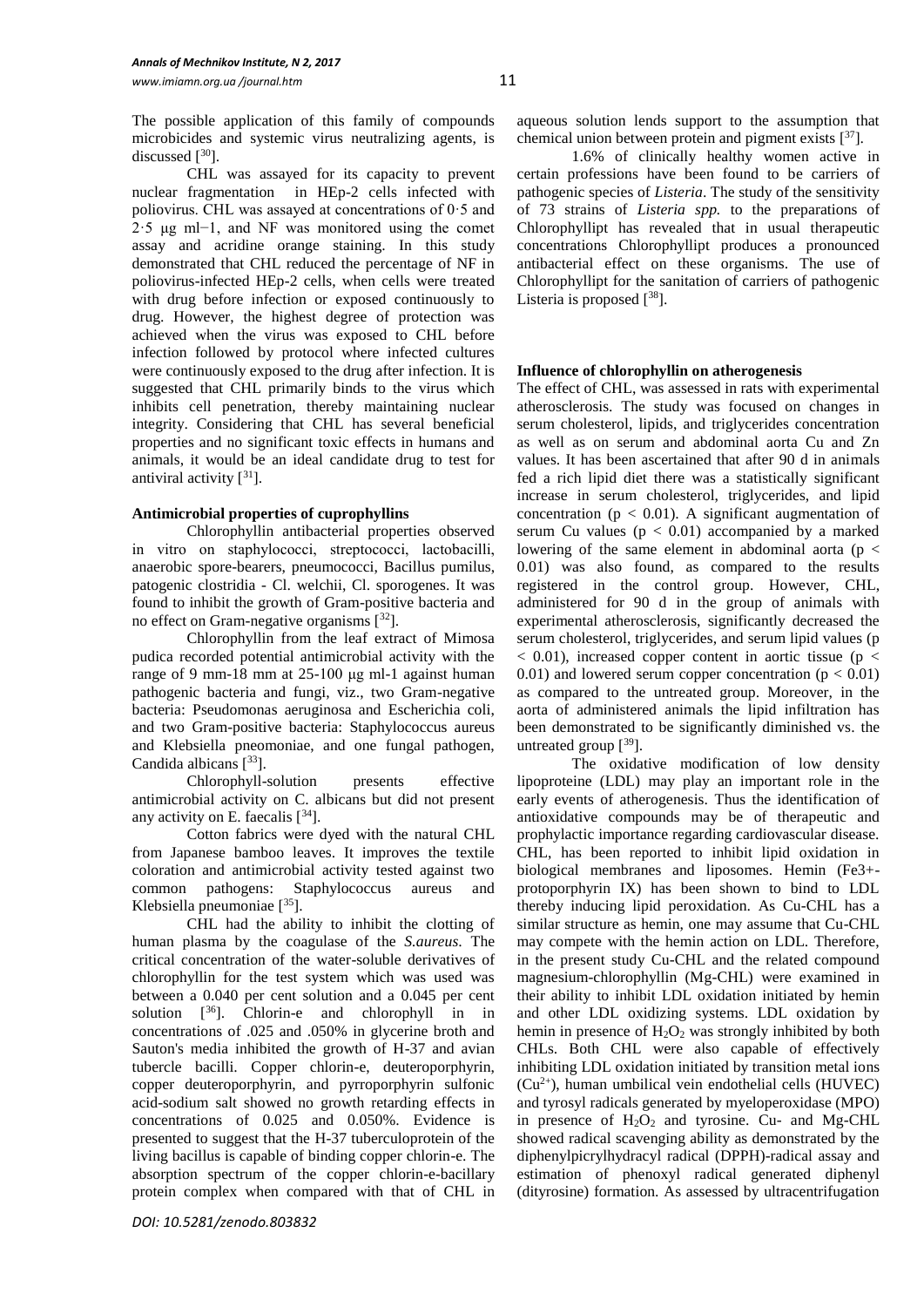the chlorophyllins were found to bind to LDL (and HDL) in serum. Copper chlorophyllin (Cu-CHL) and its magnesium analog could act as potent antagonists of atherogenic LDL modification induced by various oxidative stimuli. As inhibitory effects of the CHLs were found at concentrations as low as 1 μmol/l, which can be achieved in humans, the results may be physiologically/therapeutically relevant [<sup>40</sup>].

Despite uses of titanium dioxide  $(TiO<sub>2</sub>)$  particles in various consumer and medical products therapy increasing human daily exposure, little studies were conducted on its cardiotoxicity. Thus, this study was designed to investigate the possible modulation of nanoTiO<sup>2</sup> induced genotoxicity, mutagenicity and apoptosis by CHL coadministration in mice cardiac cells. Mice were injected into the abdominal cavity with  $TiO<sub>2</sub>$ (500, 1000 and 2000 mg/kg b.w) suspended either in deionized dist. water or in CHL (40 mg/kg b.w) solution for five consecutive days and scarified 24 hour after the last injections. CHL co-administration resulting in significant reductions in tail length, %DNA in tail and tail moment that was highly elevated in nano- $TiO<sub>2</sub>$  treated groups in a dose dependent manner, also the appearance of both apoptotic fragmentized Laddered and smeared DNA on agarose gel was returned to the normal unfragmentized appearance. The observed dose dependent high incidence of mutations inductions in p53 exons (5-8) and myocardial cells infiltrations by inflammatory cells, hemorrhage and congested blood vessels by nanotitanium was attenuated by CHL co-administration. Finally, CHL improved the antioxidant defense system indicated by significant reduction in malondialdiahyde level and increases in reduced glutathione level and glutathione peroxidase activity that were disrupted in nano-titanium treated groups. In conclusion: nano TiO2 particles induced genotoxicity, mutagenicity and apoptosis were attenuated by CHL co-administration in mice cardiac cells. It is recommended for further studies to detect the CHL dose that completely normalize nanotitanium induced cardiotoxicity  $[41]$ .

#### **Conclusion**

1. Different derivatives of chlorophyll have different biological activity.

2. Hydrophilic cuprophyllin - chlorophyllin very good studied and have good profile of toxicity and using in cooking as colorant.

3. Chlorophyllin has such biological effects: antiviral, antimicrobial, immunomodulating, antioxidant, antiatherosclerotic, antimutagenic and anticancerogenic. Most of the studies were carried out as in vitro and in vivo with statistically trustworth results.

4. Derivatives of chlorophyll are very perspective candidates for fight with multiresistant strains of mnicroorganisms and viral infections.

5. Derivatives of chlorophyll must be more studied for using as active pharmaceutical ingredients for development a new drugs in the form of injection, tablets, ointments.

# **STRUCTURES AND BIOLOGICAL ACTIVITY OF CUPROPHYLLINS**

# **Martynov A.V., Bomko T.V., Nosalskaya T.N., Kabluchko-Baruah T.V.**

Chlorophylls (a, b) are the porphyrin compounds and most common chemical in the plant's world. In fact, these compounds are an obligatory intermediate product both in energy metabolism and in plant catabolism. At the same time, currently there are few pharmaceutical preparations on the pharmaceutical market based on chlorophylls. Dyes based on hydrolyzed chlorophyll are successfully used in the food industry. Commercial chlorophylline is a copper complex of hydrolyzed chlorophylls. As shown earlier in TLC, the chlorophyllin mixture contains a large number of different compounds. It is like water-soluble saponified derivatives in the form of sodium-magnesium complexes, and similar structures in the form of a complex with copper. The latter are more brightly colored, soluble in water and widely used as coloring agents in cooking. In this case, if the initial chlorophyll was not found to have a pronounced biological activity, the substituted derivatives in the form of copper complexes possessed a number of new unique biological properties. Non-hydrolyzed hydrophobic cuprophylline obtained from eucalyptus leaves possessed high antimicrobial activity to most strains of staphylococci, inclusion resistant to antimicrobials and multiresistant strains. This drug is called Chlorophyllipt, it is allowed to be used as a medicinal product and is one of the oldest antibacterial drugs from plants on the market. It is marketed as ethanoic and oily solutions for topical use, and as an alcohol solution for intravenous injections. Its main purpose is the fight against staphylococcal infections. Recently, found that the oral administration of chlorophyllipt activates cellular immunity and indirectly exhibits antiviral activity. Another compound of cuprophyllin is water-soluble chlorophyllin. Some authors show the variability of the structure and biological activity of cuprophyllins. Different derivatives of chlorophyll have different biological activity. Hydrophilic cuprophyllin chlorophyllin very good studied and have good profile of toxicity and uses in cooking as colorant. Chlorophyllin have such biological effects: antiatherosclerotic, antiviral, antimicrobial, immunomodulating, antimutagenic and anticancerogenic, antioxidant. Most of the studies were carried out as in vitro and in vivo with statistically trustworth results. Derivatives of chlorophyll are very perspective candidates for fight with multiresistant strains of mnicroorganisms and viral infections. Derivatives of chlorophyll must be more studied for using as active pharmaceutical ingredients for development a new drugs in the form of injection, tablets, ointments.

**Keywords**: cuprophyllins, chlorophyllin, chlorophyllipt, biological activity, chemical structure

#### **References**

**UDC 547.785.5**

*DOI: 10.5281/zenodo.803832*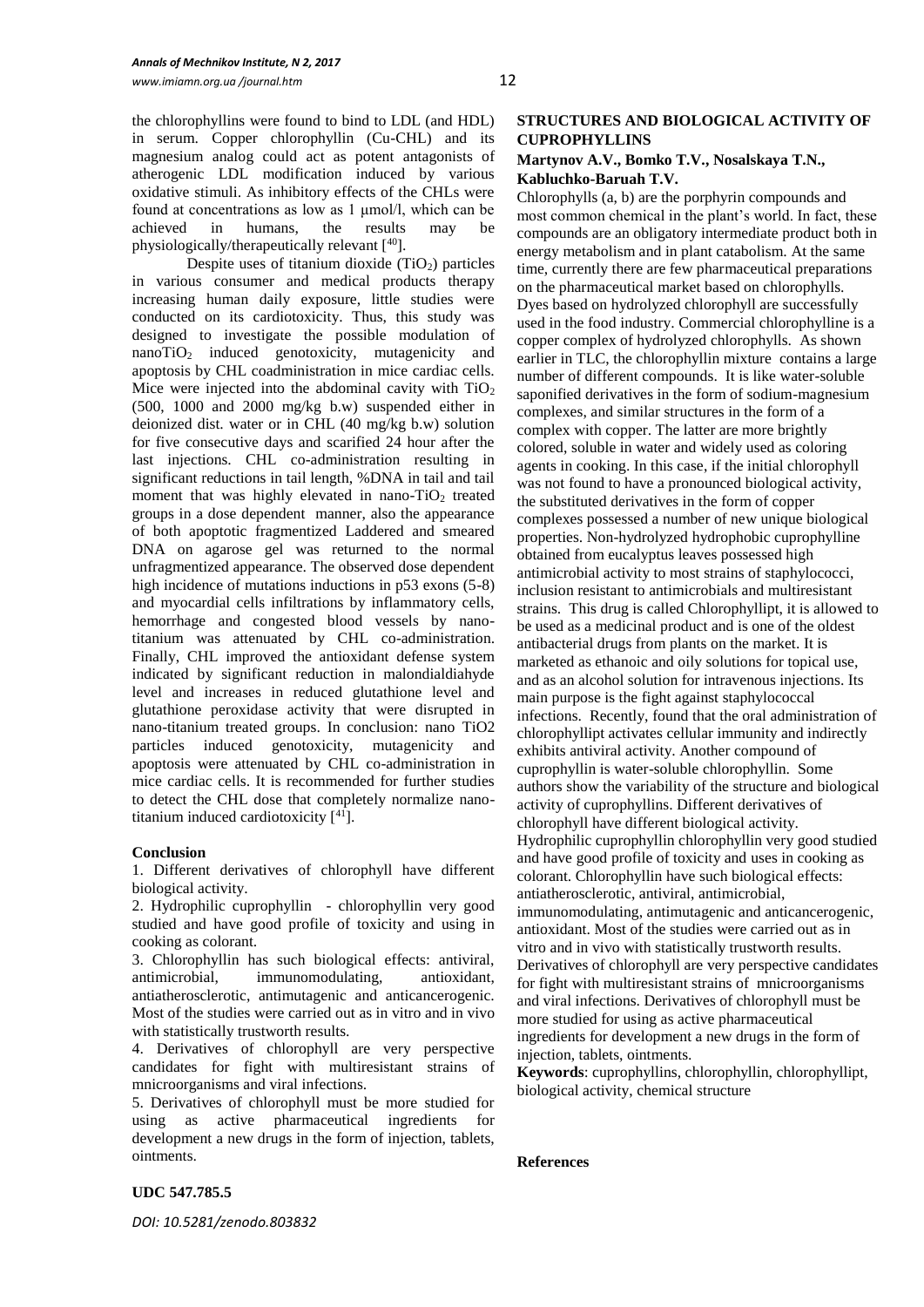1 1 Sato M., Fujimoto I., Sakai T.et al. Effect of sodium copper chiorophyllin on lipid peroxidation. IX. On the antioxidative components in commercial preparations of sodium copper chlorophyllin// Chem. Pharm. Bull. 1986. Vol. 34. P. 2428-2434.

2 Nadtokova VL The domestic antibacterial drug chlorophyllipt // Antibiotics. 1970. N. 10. P. 888-892. 3 Nadtoka V.L. Chlorophyllipt. Experimental-clinical research // Avtoref. Diss. For the competition Degree of Doct. M. Sciences. - Kharkov, 1970. - 23 p.

4 Olefir Yu. V., Luttseva AI, Gunar O V. et al. Experimental evaluation of methods for determining the antimicrobial activity of chlorophylliptine preparations// Statements of the scientific center of expertise of means of medical application. 2015. Vol. 4. P. 47-50.

5 Elizarova V.E.. Chlorophyllipt as an effective antiseptic in the treatment of periodontitis// Stomatol. Children. Age and prevention. 2003. Vol. 1-2. P. 17-18.

6 Young R. W., Beregi J. S. Use of chlorophyllin in the care of geriatric patients// Journal of the American Geriatrics Society.1980. Vol. 28. N. 1.P. 46-47.

7 Nelson R.L. Chlorophyllin, an antimutagen, acts as a tumor promoter in the rat-dimethylhydrazine colon carcinogenesis model// Anticancer Res. 1992. Vol. 12. P. 737-740.

8 Wall M.E. Preparation of chlorophyll derivatives for industrial and pharmaceutical use// US Agricultural and Chemistry Bureau.1951. Vol. 299. P. 1- 6

9 Eddy W.H. Chlorophyll, Strong Cobb and Co., Inc., Lake Worth, Florida. 1953. P. 1-60

10 Kephart J.C. Chlorophyll derivatives: their chemistry, commercial preparation and uses// Econ Bot. 1955. Vol. 0. P.3-38.

11 Chernomorsky S.A. Chiorophyllin copper complex: quality control// J. Soc. 1993. Vol. 44. P. 235-238.

12 Kurnygina V.T., Nikitina T.V. Effect of metalchlorophyll complexes on pancreatic lipase activity. 1981. Biol Nauki. Vol. 6. P. 31-34.

13 Sato M., Fujimoto I., Sakai T., et al. Effect of sodium copper chiorophyllin on lipid peroxidation, IX, On the antioxidative components in commercial preparations of sodium copper chlorophyllin// Chem. Pharm. Bull. 1986. Vol. 34. P. 2428-2434.

14 Spikes J.D., Bommer J.C. Chlorophyll and related pigments as photosensitizers in biology and medicine, in: H. Scheer (Ed.), Chlorophylls, CRC Press, London. 1990. P. 1185-1189.

15 Garcia-Rodriguez M. C., Morales-Ramirez P., Altamirano-Lozano M. Effects of chlorophyllin on mouse embryonic and fetal development in vivo// Teratog Carcinog Mutagen. 2002. Vol. 22. N. 6. P. 461–471. https://doi.org/10.1002/tcm.10042

16 Chlorophyll-Copper-complex. Material Safety Data Sheet according to Regulation (EC) No.

1907/2006 (REACH) Revision Date 16.11.2015 17 Yun C. H., Jeon Y. J., Yang Y., Ju H. R., Han S. H. Chlorophyllin suppresses interleukin-1 beta expression in lipopolysaccharide-activated RAW 264.7 cells// Int Immunopharmacol. 2006. Vol.6. N. 2. P. 252–259. https://doi.org/10.1016/j.intimp.2005.08.012

*DOI: 10.5281/zenodo.803832*

1 18 Nagai H., Nishiyori T., Daikoku M., Koda A.. Immunopharmacological studies of sodium copper chlorphyllin (SCC)// Jpn J Pharmacol. 1983. Vol.33. N. 4. P. 819–828. Retrieved from http://www.ncbi.nlm.nih.gov/pubmed/6195383 19 Sharma D., Kumar S. S., Sainis K. B.. Antiapoptotic and immunomodulatory effects of chlorophyllin// Mol Immunol. 2007.Vol. 44. N.4). P. 347–359. https://doi.org/10.1016/j.molimm.2006.02.031 20 Yin L. M., Jiang H. F., Wang X. et al.. Effects of sodium copper chlorophyllin on mesenchymal stem cell function in aplastic anemia mice// Chin J Integr Med. 2013. Vol. 19. N. 5. P. 360–366. https://doi.org/10.1007/s11655-012-1210-z 21 Yun C. H., Son C. G., Chung D. K., Han S. H.. Chlorophyllin attenuates IFN-gamma expression in lipopolysaccharide-stimulated murine splenic mononuclear cells via suppressing IL-12 production// Int Immunopharmacol. 2005. Vol. 5. N. 13–14. P. 1926– 1935. https://doi.org/10.1016/j.intimp.2005.06.014 22 Pimentel E., Cruces M. P., Zimmering S.. On the persistence of the radioprotective effect of chlorophyllin (CHL ) in somatic cells of Drosophila// Mutat Res. 1999. Vol. 446. N. 2. Vol. 189–192. Retrieved from http://www.ncbi.nlm.nih.gov/pubmed/10635341 23 Olvera O., Arceo C., Zimmering S.. The effect of treating Drosophila females with chlorophyllin on the yield of dominant lethals recovered from irradiated sperm// Mutat Res. 2003). Vol.534. N. 1–2. P. 201–202. Retrieved from http://www.ncbi.nlm.nih.gov/pubmed/12504769 24 Tajmir-Riahi H. A., Neault J. F., Diamantoglou S.. DNA adducts with chlorophyll and chlorophyllin as antimutagenic agents: synthesis, stability, and structural features// Methods Mol Biol.2004. Vol 274. P. 159–171. https://doi.org/10.1385/1-59259-799-8:159 25 Pimentel E., Cruces M. P., Zimmering S.. Evidence that chlorophyllin (CHL ) may behave as an inhibitor or a promoter of radiation-induced genetic damage in somatic cells of drosophila// Mutat Res. 2000. Vol. 472, N. 1–2. P. 71–74. Retrieved from

http://www.ncbi.nlm.nih.gov/pubmed/11113699 26 Krikun B. L., Chernomorskii S. A., Gurinovich L. K.. Study of the antiviral properties of chlorophyllin sodium preparations. Bulletin of Experimental Biology and Medicine. 1969. Vol. 68. N. 5. P. 1271–1273.

27 Azizullah A., Rehman Z. U., Ali I., et al. Chlorophyll derivatives can be an efficient weapon in the fight against dengue//Parasitol Res. 2014. Vol.113. N. 12. P. 4321– 4326. https://doi.org/10.1007/s00436-014-4175-3 28

https://www.mysciencework.com/publication/show/d9bd0 ae1a11b10e498ff05752e689953

29 Ito A., Tsuneki A., Yoshida Y., et al. In Vitro Inhibition of Cytopathic Effect of Influenza Virus and Human Immunodeficiency Virus by Bamboo Leaf Extract Solution and Sodium Copper Chlorophyllin// Yonago acta medica. 2016. Vol. 59. N. 1. P. 61.

30 Guo H., Pan X., Mao R., et al. Alkylated porphyrins have broad antiviral activity against hepadnaviruses,